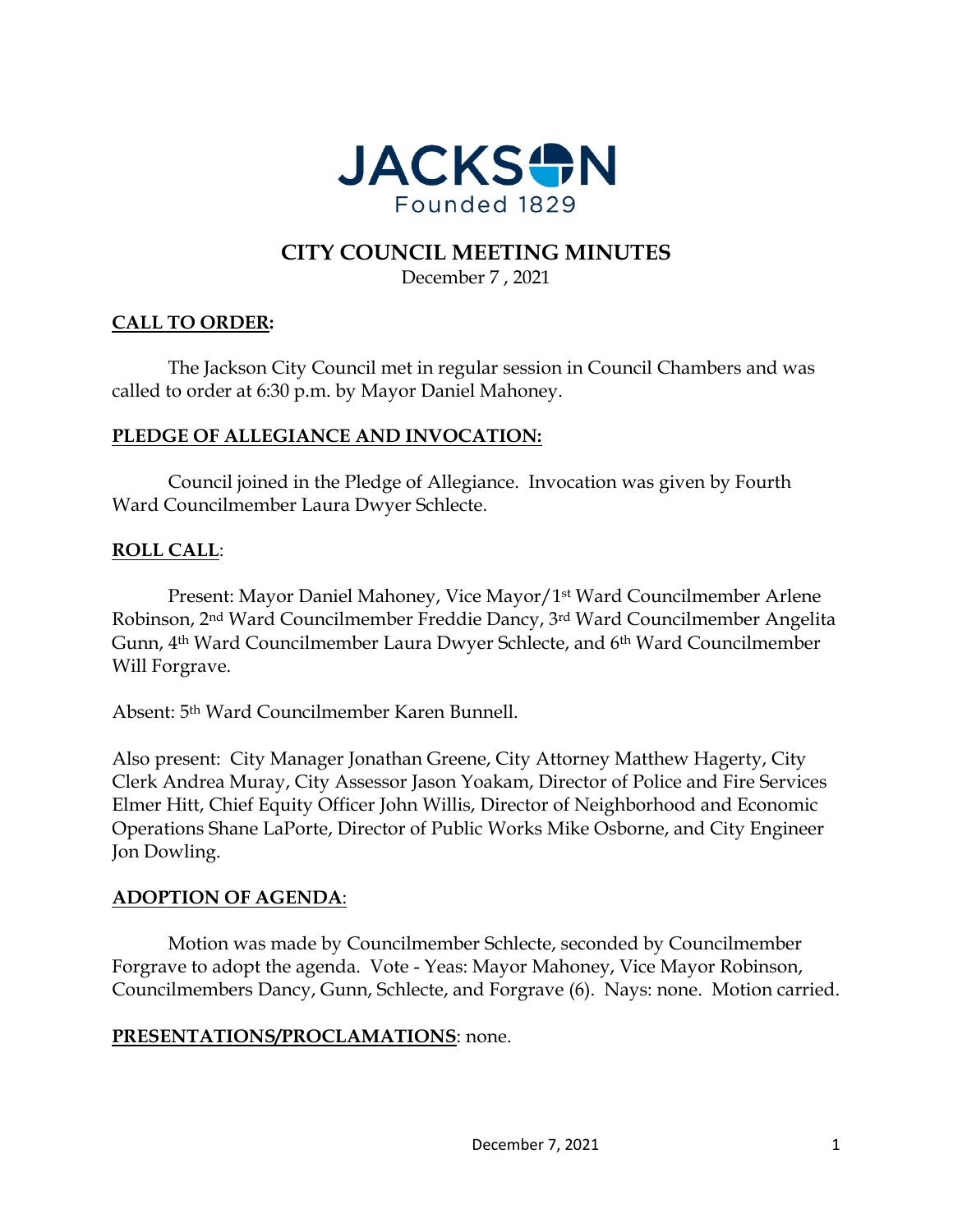#### **PUBLIC HEARINGS:**

# **A. Public Hearing and Resolution Determining the Necessity for Street Resurfacing on Greenwood Avenue from Fourth Street to Morrell Street**

Darrin Voris of 1220 Greenwood Avenue spoke in opposition of the project at this time. Michelle Woods of 1108 Greenwood Avenue spoke in opposition of the project at this time. Cheryl Kirk of 1012 Greenwood Avenue spoke in opposition of the project at this time.

Trinity United Methodist Church at 1508 Greenwood Avenue sent in correspondence in regards to the proposed project.

Charles Ahronheim of 1410 Greenwood Avenue sent in correspondence in regards to the proposed project.

**1.** *Resolution – Street Resurfacing on Greenwood Avenue* 

Motion was made by Councilmember Schlecte, seconded by Councilmember Forgrave to approve the resolution. Vote - Yeas: Mayor Mahoney, Vice Mayor Robinson, Councilmembers Dancy, Gunn, Schlecte, and Forgrave (6). Nays: none. Motion carried.

# **CITIZEN COMMENTS:**

Citizen comments were heard and the meeting continued.

# **PETITIONS & COMMUNICATION FROM CITY STAFF AND OTHER GOVERNMENTAL ENTITIES:**

#### **A. Environmental Commission Meeting Minutes, 10/20/21**

Motion was made by Councilmember Forgrave, seconded by Councilmember Schlecte to accept and place on file the Environmental Commission Meeting Minutes from 10/20/21. Vote - Yeas: Mayor Mahoney, Vice Mayor Robinson, Councilmembers Dancy, Gunn, Schlecte, and Forgrave (6). Nays: none. Motion carried.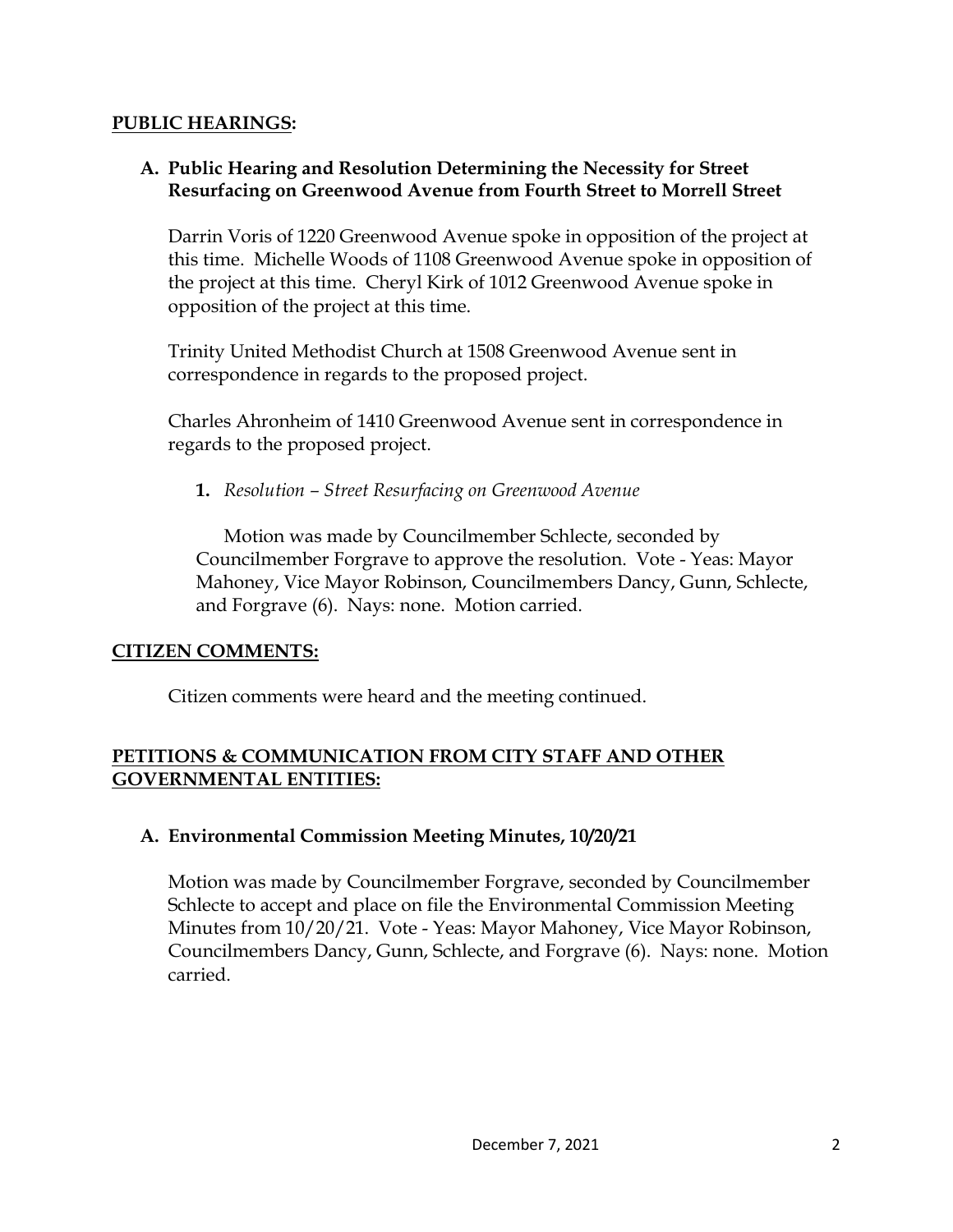### **B. Accept and Place on File – the CDBG, HOME, CDBG-CV Homeless Prevention Financial Summaries through October 31, 2021**

Motion was made by Councilmember Schlecte, seconded by Councilmember Dancy to accept and place on file the CDBG, HOME, CDBG-CV Homeless Prevention Financial Summaries through October 31, 2021. Vote - Yeas: Mayor Mahoney, Vice Mayor Robinson, Councilmembers Dancy, Gunn, Schlecte, and Forgrave (6). Nays: none. Motion carried.

# **CONSENT CALENDAR:**

- **A. Minutes of the Regular Meeting of November 23, 2021** *Approve the minutes of the regular City Council Meeting of November 23, 2021.*
- **B. Minutes of the Special Meeting of December 1, 2021**  *Approve the minutes of the special City Council Meeting of December 1, 2021.*
- **C. Corrective Resolution for Special Assessment Roll No. 3422** *Approve Corrective Resolution for Special Assessment Roll No. 3422 for Repaving of Morrell from Greenwood to S. Martin Luther King Jr. Drive, confirmed May 11, 2021*
- **D. Special Event Application – Jackson Right to Life Motorcade**

*Approve a request from the Jackson Right to Life to host their motorcade on January 22, 2022 on the streets of Jackson.* 

# **E. Reappointment to the Human Relations Commission**

*Approve the Mayor's recommendation to reappoint Cheryl Ragland to the Human Relations Commission for a three-year term, beginning January 1, 2022 and ending on December 31, 2025, in concurrence with the HRC recommendation.* 

# **F. Appointment to the Board of Review**

*Approve the Mayor's recommendation to appoint Pastor James Hines to the Board of Review to serve a 2-year term, beginning February 1, 2022 and ending January 31, 2024.* 

# **G. Proclamation Honoring Linda Haas as Honorary City Historian**

Motion was made by Councilmember Schlecte, seconded by Vice Mayor Robinson to approve the consent calendar with the removal of items A and G for separate consideration. Vote - Yeas: Mayor Mahoney, Vice Mayor Robinson, Councilmembers Dancy, Gunn, Schlecte, and Forgrave (6). Nays: none. Motion carried.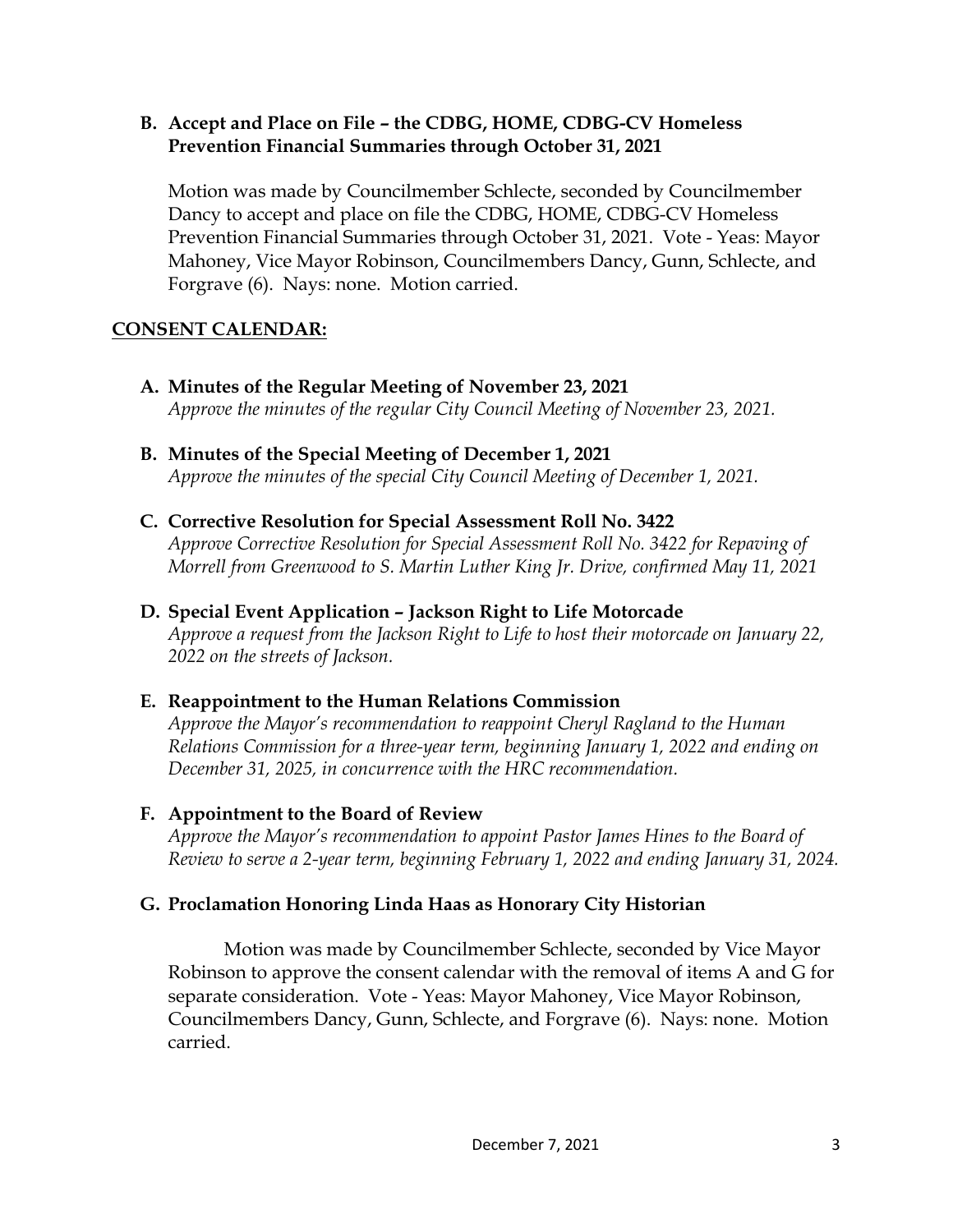Motion was made by Councilmember Schlecte, seconded by Vice Mayor Robinson to approve the minutes of the regular meeting of November 23, 2021. Vote - Yeas: Vice Mayor Robinson, Councilmembers Dancy, Schlecte, and Forgrave (4). Nays: none. Abstain: Mayor Mahoney and Councilmember Gunn. Motion carried.

Motion was made by Councilmember Schlecte, seconded by Councilmember Forgrave to adopt a proclamation honoring Linda Haas as Honorary City Historian. Vote - Yeas: Mayor Mahoney, Vice Mayor Robinson, Councilmembers Dancy, Gunn, Schlecte, and Forgrave (6). Nays: none. Motion carried.

#### **OTHER BUSINESS:**

**A. Resolution Revoking OPRA Certificate Number 3-19-0030 Recommendation:** *Approve the proposed Resolution revoking the Obsolete Property Rehabilitation Act (OPRA) Certificate Number 3-19-0030.* 

Motion was made by Councilmember Forgrave, seconded by Councilmember Schlecte to approve the resolution revoking the Obsolete Property Rehabilitation Act (OPRA) Certificate Number 3-19-0030. Vote - Yeas: Mayor Mahoney, Vice Mayor Robinson, Councilmembers Dancy, Gunn, Schlecte, and Forgrave (6). Nays: none. Motion carried.

# **NEW BUSINESS:**

**A. Award the Municipal Building Refuse and Recycling Collection Contract to Modern Waste Systems in the Amount of \$43,887.00**

**Recommendation:** *Award the Municipal building refuse and recycling collection contract to Modern Waste Systems in the amount of \$43,887.00 and authorize the Mayor and City Clerk to execute the appropriate documents.* 

Motion was made by Councilmember Schlecte, seconded by Councilmember Forgrave to award the Municipal Building Refuse and Recycling Collection Contract to Modern Waste Systems in the amount of \$43,887.00. Vote - Yeas: Mayor Mahoney, Vice Mayor Robinson, Councilmembers Dancy, Gunn, Schlecte, and Forgrave (6). Nays: none. Motion carried.

**B. Recommendation of Approval for Professional Services Contract with Tetra Tech to Perform the Engineering and Project Administration for the Water Treatment Plant Ground Storage Tank Isolation Valve Replacement at a Cost of \$17,000.00**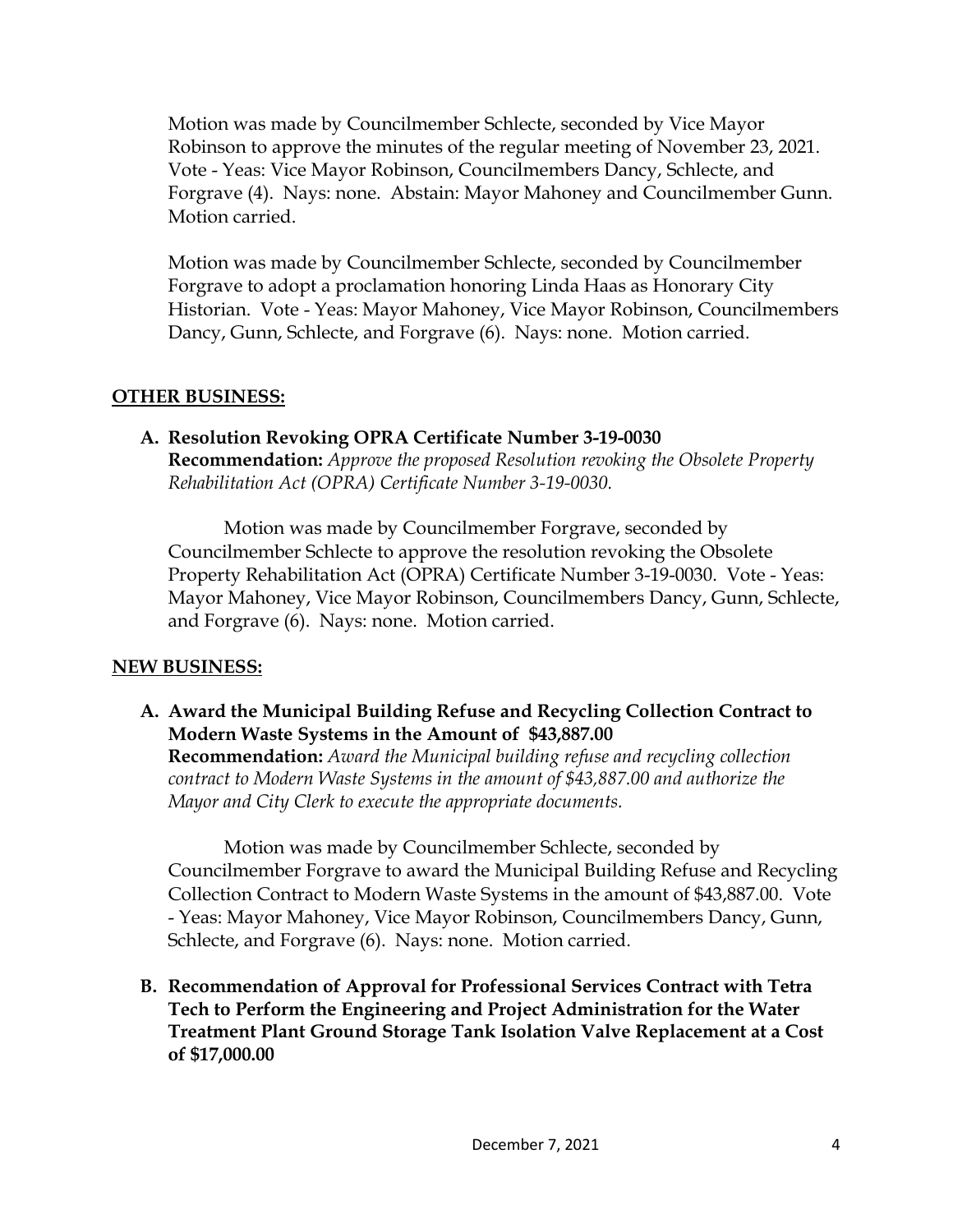**Recommendation:** *Approval of the Professional Services Contract with Tetra Tech to perform the Engineering and Project Administration for the Water Treatment Plant Ground Storage Tank Isolation Valve Replacement at a cost of \$17,000.00. This contract is to be funded by the City Local Recovery Funds under the American Rescue Plan Act.* 

Motion was made by Councilmember Schlecte, seconded by Councilmember Dancy to approve the professional services contract with Tetra Tech to perform the engineering and project administration for the Water Treatment Plant ground storage tank isolation valve replacement at a cost of \$17,000. Vote - Yeas: Mayor Mahoney, Vice Mayor Robinson, Councilmembers Dancy, Gunn, Schlecte, and Forgrave (6). Nays: none. Motion carried.

### **C. Recommendation of Approval for Professional Services Contract with Tetra Tech to Perform the Engineering and Project Administration for the Sodium Hydroxide System Rehabilitation at the Water Treatment Plant at a Cost of \$29,400.00**

**Recommendation:** *Approval for Professional Services Contract with Tetra Tech to perform the Engineering and Project Administration for the Sodium Hydroxide System Rehabilitation at the Water Treatment Plant at a cost of \$29,400.00. This contract is to*  be funded by the City Local Recovery Funds under the American Rescue Plan Act.

Motion was made by Councilmember Schlecte, seconded by Councilmember Forgrave to approve the professional services contract with Tetra Tech to perform the engineering and project administration for the sodium hydroxide system rehabilitation at the Water Treatment Plant at a cost of \$29,400.00. Vote - Yeas: Mayor Mahoney, Vice Mayor Robinson, Councilmembers Dancy, Gunn, Schlecte, and Forgrave (6). Nays: none. Motion carried.

#### **D. Amendment 2 to the 21-002 Major Street Engineering Contract**

**Recommendation:** *Approval of Amendment 2 to the 21-002 Major Street Engineering contract with Hubbell, Roth & Clark, Inc. (HRC) of Bloomfield Hills, MI, at a not-toexceed cost of \$59,490.00 and authorization for the City Manager and City Engineer to sign the appropriate document.* 

Motion was made by Councilmember Schlecte, seconded by Councilmember Forgrave to approve the amendment to the contract for \$59,490.00. Vote - Yeas: Mayor Mahoney, Vice Mayor Robinson, Councilmembers Dancy, Gunn, Schlecte, and Forgrave (6). Nays: none. Motion carried.

# **E. 2022 City Council Meeting Dates Resolution**

**Recommendation:** *Approval of resolution establishing 2022 meeting dates for Jackson City Council.*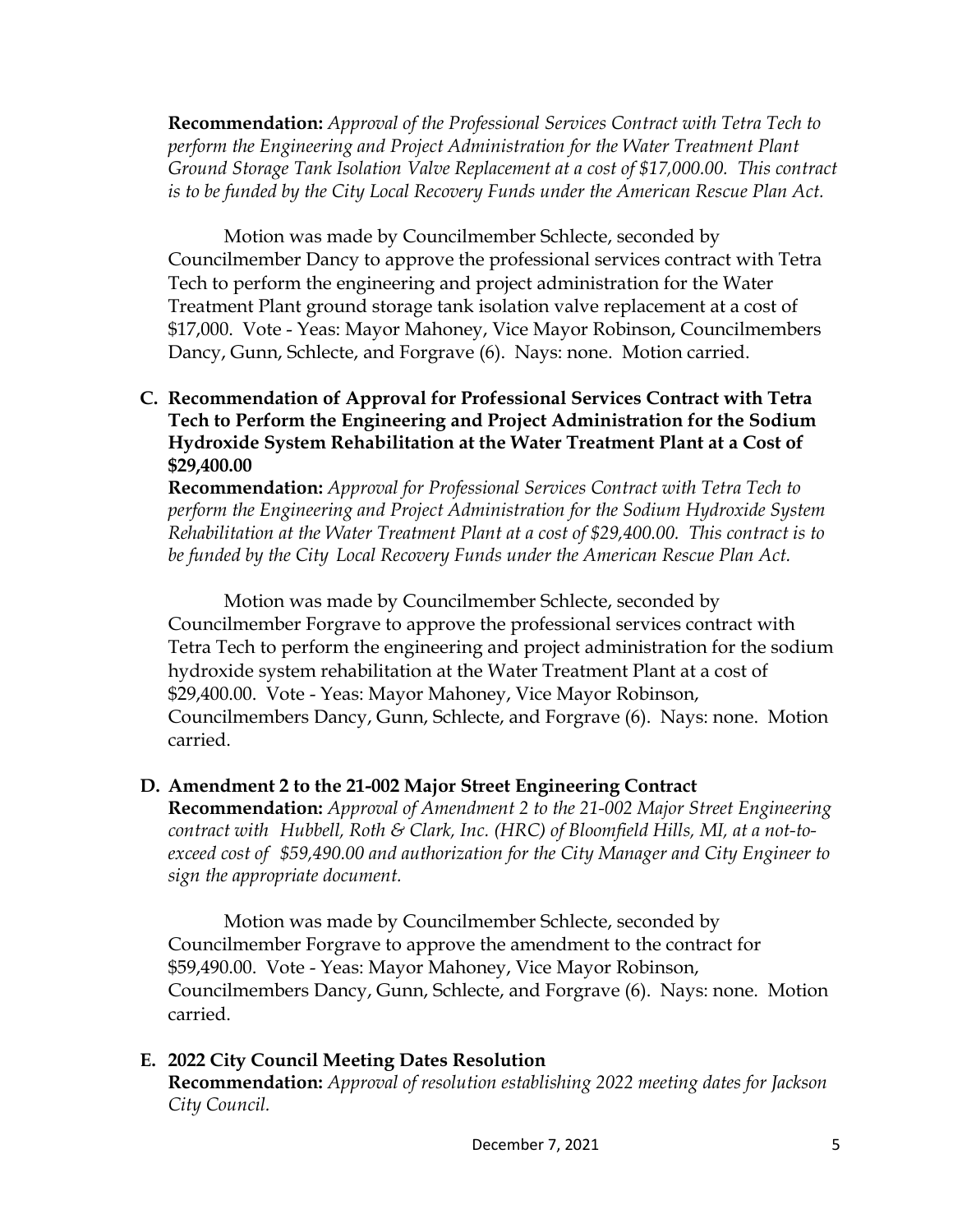Motion was made by Councilmember Schlecte, seconded by Vice Mayor Robinson to approve the resolution establishing the 2022 meeting dates for the City of Jackson City Council. Vote - Yeas: Mayor Mahoney, Vice Mayor Robinson, Councilmembers Dancy, Gunn, Schlecte, and Forgrave (6). Nays: none. Motion carried.

#### **F. Change Order 5 to the Clinton Street and Glick Highway Construction Contract with Bailey Excavating, Inc.**

**Recommendation:** *Approve Change Order 5 to the Clinton Street and Glick Highway Construction contract with Bailey Excavating, Inc. in the increased amount of \$89,496.98 to add items for the repair of the sanitary sewer for the Water Treatment Plant and authorize the City Manager and the City Engineer to execute the appropriate document.* 

Motion was made by Councilmember Dancy, seconded by Councilmember Schlecte to approve Change Order 5 to the Clinton Street and Glick Highway Construction Contract with Bailey Excavating, Inc. in the amount of \$89,496.98. Vote - Yeas: Mayor Mahoney, Vice Mayor Robinson, Councilmembers Dancy, Gunn, Schlecte, and Forgrave (6). Nays: none. Motion carried.

# **G. Contract Award for 2022 Local Street Engineering**

**Recommendation:** *Approval of the award for the 2022 Local Street Engineering contract to Hubbell, Roth & Clark, Inc. of Jackson, Michigan for \$151,632.36, and authorization for the Mayor and City Clerk to execute the appropriate document(s) in accordance with the Purchasing Agent.* 

Motion was made by Councilmember Forgrave, seconded by Councilmember Schlecte to award the 2022 Local Street Engineering Contract in the amount of \$151,632.36. Vote - Yeas: Mayor Mahoney, Vice Mayor Robinson, Councilmembers Dancy, Gunn, Schlecte, and Forgrave (6). Nays: none. Motion carried.

**H. Approval of Professional Engineering Services Contract with Fishbeck, for the Design Phase of the Clean Water State Revolving Fund (CWSRF) Project at the Wastewater Treatment Plant in the amount of \$395,000.00**

**Recommendation:** *Approval of the Professional Engineering Services Contract with Fishbeck for the design phase of the Clean Water State Revolving Fund (CWSRF) project at the Wastewater Treatment Plant in the amount of \$395,000.*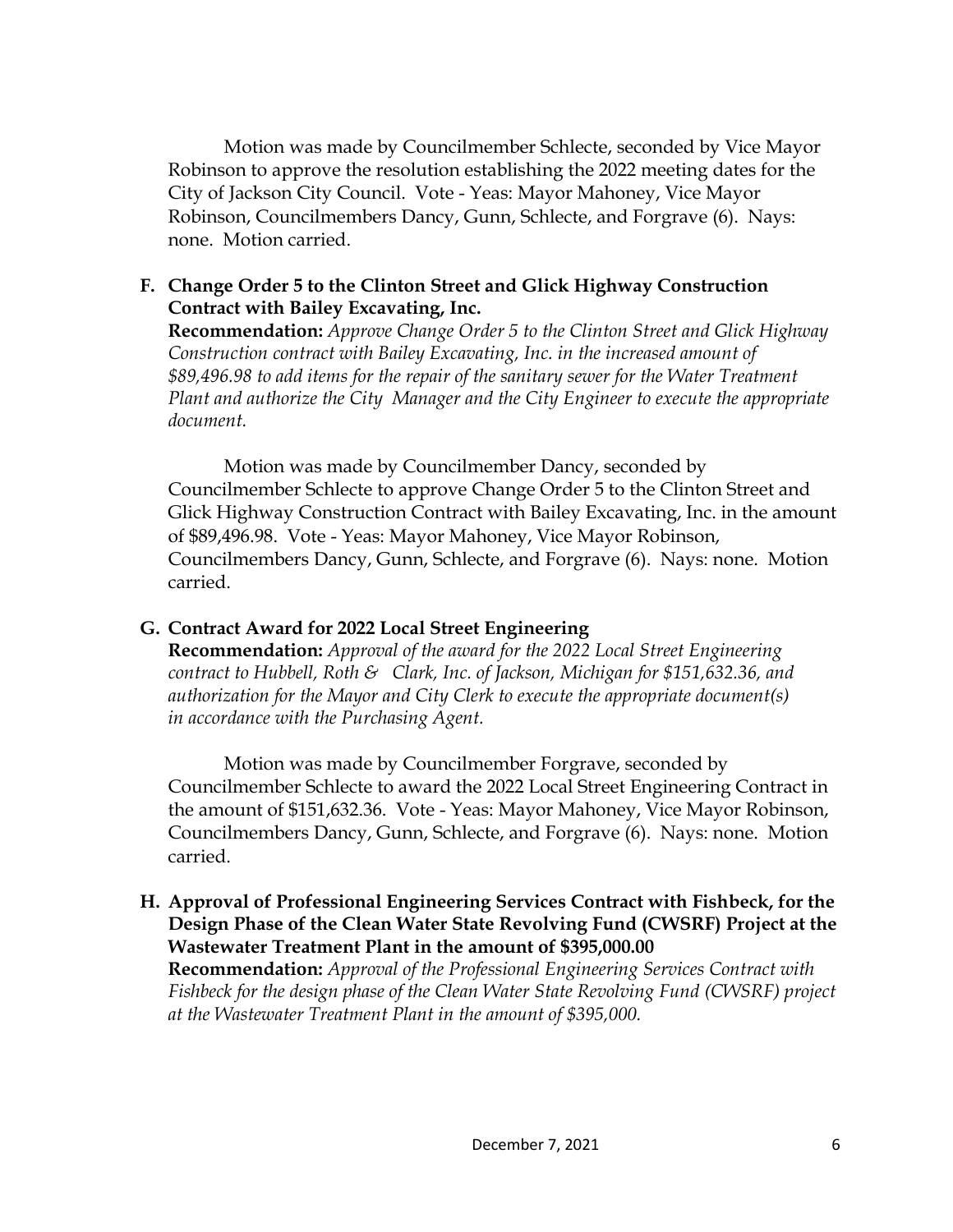Motion was made by Councilmember Schlecte, seconded by Councilmember Dancy to approve the professional engineering services contract with Fishbeck, for the design phase of the Clean Water State Revolving Fund Project at the Wastewater Treatment Plant in the amount of \$395,000.00. Vote - Yeas: Mayor Mahoney, Vice Mayor Robinson, Councilmembers Dancy, Gunn, Schlecte, and Forgrave (6). Nays: none. Motion carried.

# **CLOSED SESSION:**

# **Closed Session to Discuss Specific Pending Litigation, In re National Prescription Opiate Litigation, Case No. 1:17-md-2804; United States District Court, Northern District of Ohio, pursuant to MCL 15.268(e).**

Motion was made by Councilmember Schlecte, seconded by Councilmember Dancy to go into closed session. Vote - Yeas: Mayor Mahoney, Vice Mayor Robinson, Councilmembers Dancy, Gunn, Schlecte, and Forgrave (6). Nays: none. Motion carried.

#### **RETURN TO OPEN SESSION:**

Motion was made by Councilmember Dancy, seconded by Councilmember Schlecte to return to open session. Vote - Yeas: Mayor Mahoney, Vice Mayor Robinson, Councilmembers Dancy, Gunn, Schlecte, and Forgrave (6). Nays: none. Motion carried.

Motion was made by Councilmember Schlecte, seconded by Councilmember Gunn to approve a resolution authorizing the entry of State Local Government Intrastate Agreement concerning allocation of settlement proceeds in the National Opioids Litigation and authorize the City Attorney to execute the necessary documents to effectuate the agreement. Vote - Yeas: Mayor Mahoney, Vice Mayor Robinson, Councilmembers Dancy, Gunn, Schlecte, and Forgrave (6). Nays: none. Motion carried.

Motion was made by Councilmember Schlecte, seconded by Councilmember Gunn to approve a resolution authorizing entry of participation agreements in partial settlement of the National Prescription Opiate Litigation and authorize the City Attorney to execute the necessary documents to effectuate the agreement. Vote - Yeas: Mayor Mahoney, Vice Mayor Robinson, Councilmembers Dancy, Gunn, Schlecte, and Forgrave (6). Nays: none. Motion carried.

#### **CITY COUNCILMEMBER'S COMMENTS:**

Mayor Mahoney, Vice Mayor Robinson, and Councilmembers Dancy, Gunn, Schlecte, and Forgrave all offered comments.